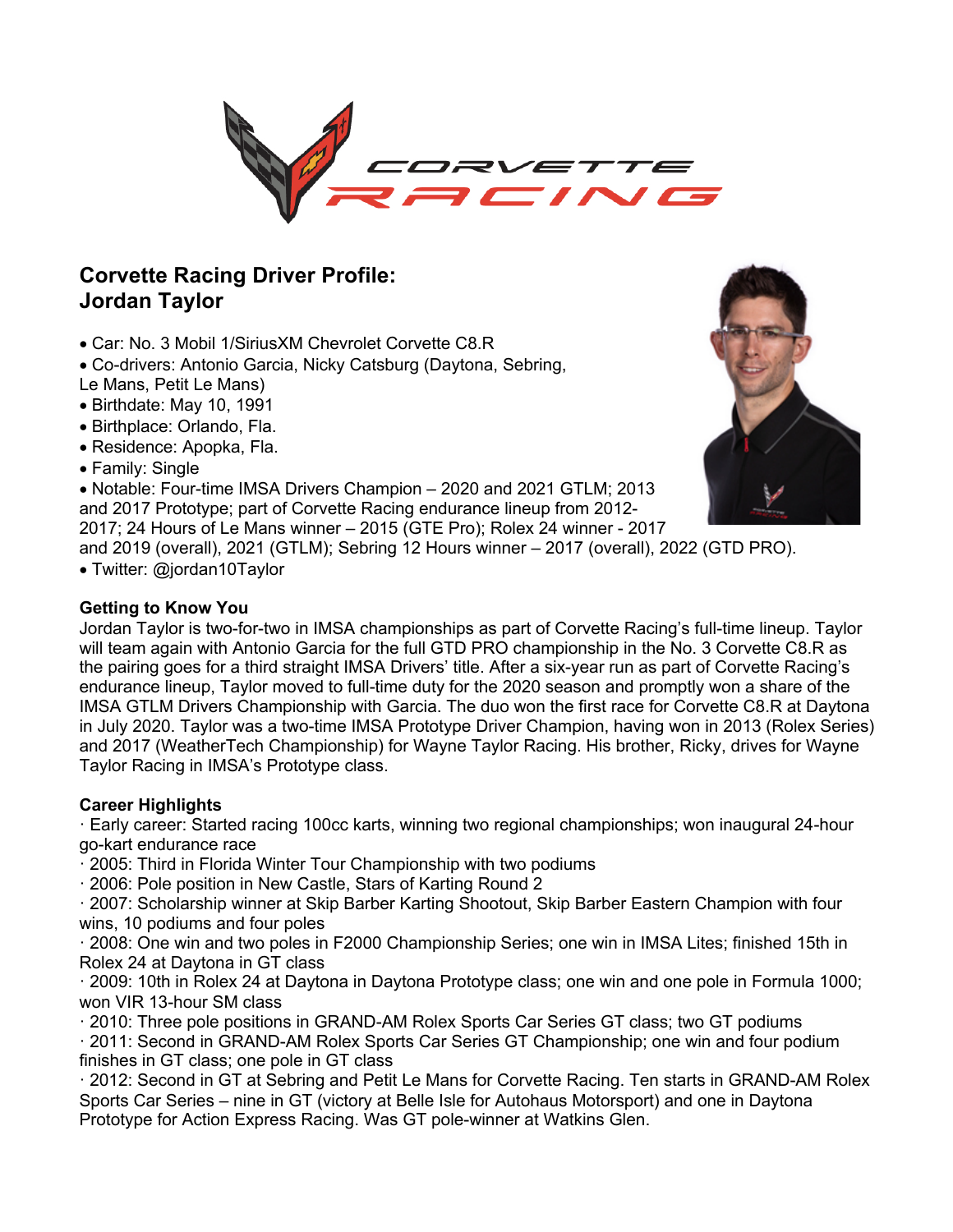· 2013: Second season with Corvette Racing. Won GRAND-AM Rolex Series Daytona Prototype championship with Wayne Taylor Racing. Teamed with Max Angelelli for five wins.

· 2014: Second in GTE Pro at Le Mans with Antonio Garcia and Jan Magnussen in Corvette C7.R; also drove C7.R at VIR and Circuit of The Americas in FIA WEC race. Won at Detroit and Petit Le Mans in Wayne Taylor Racing Corvette DP w/ brother Ricky. Second at Daytona, Long Beach and Laguna Seca. Third at Canadian Tire Motorsport Park.

· 2015: First-time winner at Le Mans with Oliver Gavin/Tommy Milner in No. 64 Corvette C7.R. TUDOR Championship race winner at Long Beach and Canadian Tire Motorsport Park; Prototype pole winner at Laguna Seca.

· 2016: Drove at Le Mans with Gavin/Milner with car crashing out after 219 laps. Prototype race winner at Long Beach, Detroit and COTA with Ricky Taylor in Wayne Taylor Racing Corvette DP. Second overall at Daytona with Ricky Taylor/Max Angelelli/Rubens Barrichello.

· 2017: Third at Le Mans with Garcia/Magnussen; scored second Prototype Driver Championship for Wayne Taylor Racing. Won at Daytona, Sebring, Long Beach COTA and Detroit. Won Pirelli World Challenge SprintX GT Championship for Cadillac Racing.

· 2018: Full season for Wayne Taylor Racing with victory at Petit Le Mans. Second at Sebring, and CTMP. Prototype pole position at Laguna Seca.

· 2019: Scored second Rolex 24 At Daytona victory in three years with Wayne Taylor Racing; finished second at Petit Le Mans.

· 2020: First IMSA GTLM Drivers Championship; five wins in 11 races in first full season with Antonio Garcia in No. 3 Corvette C8.R. Took Corvette Racing's 100th victory at Daytona July race; won back-toback races with Garcia at Road America and VIR, plus added victories at Mid-Ohio and Charlotte. Debuted Corvette C8.R with Antonio Garcia/Nicky Catsburg, completed 785 laps to finish fourth in GTLM. Set fastest GTLM race lap at Daytona in July. Second in July at Sebring in first 1-2 class finish for C8.R; second at Petit Le Mans and Laguna Seca. GTLM pole-winner at July Sebring race, Mid-Ohio, Charlotte and Laguna Seca.

· 2021: Began title defense with Rolex 24 GTLM win with Antonio Garcia/Nicky Catsburg. Won consecutive Watkins Glen races and at Lime Rock with Garcia; took pole position and fastest race lap at Watkins Glen sprint race. Pole-winner at Lime Rock, Road America and Laguna Seca. Runner-up with Garcia/Catsburg in GTE Pro at Le Mans. Second at Laguna Seca, Long Beach and VIR.

· 2022: Won Sebring 12 Hours for first time with Corvette in GTD PRO alongside Antonio Garcia/Nicky Catsburg; pole at Long Beach and third in race; fourth at Laguna Seca; sixth at Daytona in first GTD PRO race with Garcia/Catsburg

| <b>COLVELLE INACTLINE CALCEL INCLOTU</b> |  |                               |                                                             |  |  |  |
|------------------------------------------|--|-------------------------------|-------------------------------------------------------------|--|--|--|
| Races                                    |  | Wins   Fast Qualifier   Notes |                                                             |  |  |  |
| 38                                       |  |                               | 2020, 21 GTLM Champion, 2015 Le Mans win, 2021 Rolex 24 win |  |  |  |

## **Corvette Racing Career Record**

#### **IMSA WeatherTech SportsCar Championship Career Record**

| Year | Races | <b>Wins</b>    | <b>Fast Qualifier</b> | <b>Notes</b>                                               |
|------|-------|----------------|-----------------------|------------------------------------------------------------|
| 2014 | 12    | 2              |                       | Won at Detroit, Road Atlanta; drove C7.R at VIR            |
| 2015 | 10    | $\overline{2}$ |                       | Won at Long Beach and Canadian Tire Motorsport Park;       |
|      |       |                |                       | runner-up at Sebring; pole at Laguna Seca                  |
| 2016 | 10    | 3              | $\Omega$              | Prototype winner at Long Beach, Detroit and COTA; second   |
|      |       |                |                       | at Daytona                                                 |
| 2017 | 10    | 5              | 0                     | Prototype Driver Champion. Winner at Daytona, Sebring,     |
|      |       |                |                       | Long Beach, COTA, Detroit                                  |
| 2018 | 10    |                |                       | Prototype winner at Petit Le Mans; Laguna Seca pole        |
| 2019 | 10    |                | 0                     | Winner at Daytona; second at Sebring, Petit Le Mans        |
| 2020 | 11    | 5              | 4                     | GTLM Drivers Championship. First win for Corvette C8.R at  |
|      |       |                |                       | Daytona July race; winner at Road America, VIR, Mid-Ohio   |
|      |       |                |                       | and Charlotte; second at Sebring July race, Petit Le Mans  |
|      |       |                |                       | and Laguna Seca; fourth in C8.R debut at Rolex 24; GTLM    |
|      |       |                |                       | pole at July Sebring, Mid-Ohio, Charlotte and Laguna Seca. |